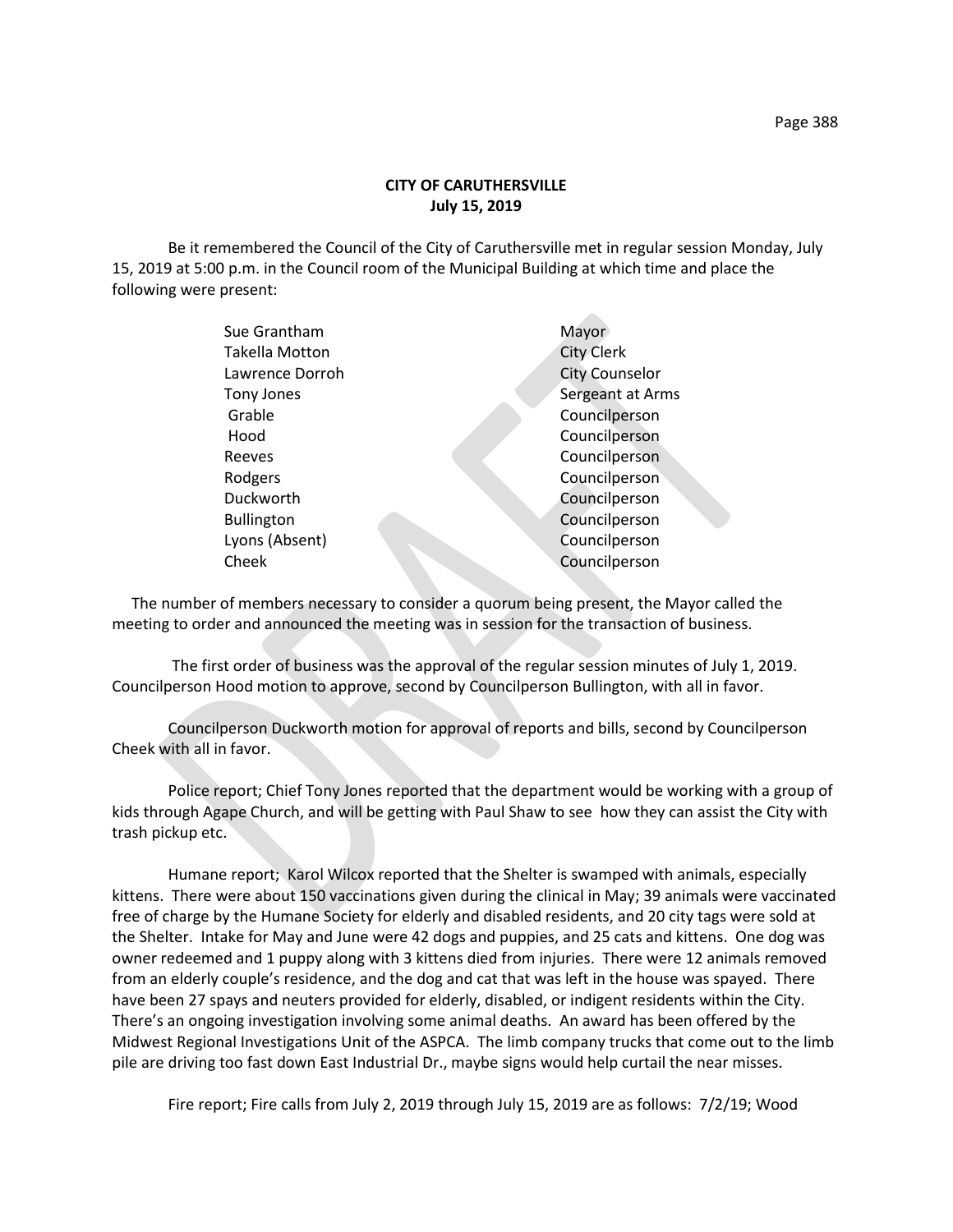## Page 389

burning in an open container on Collins, 7/3/19; Vehicle accident of Hwy 84 with extrication requested, 7/6/19; Smoke scare on Beckwith, 7/7/19; Fire alarm sounding on East  $4^{th}$  St., 7/8/19; Pan left unattended on stove with smoke damage on East  $16^{th}$  St, 7/9/19; Vehicle fire on Truman with minor damage,  $7/9/19$ ; Electrical lines burning in alley behind  $6<sup>th</sup>$  and Highland,  $7/11/19$ ; Open burning of limbs on side of road on Jefferson. There were 2 fire inspections conducted at Lady Luck Casino and at Caruthersville School District #18.

Public Works report; Paul Shaw reported that a high service motor went out on July 4, 2019 at the Water plant, and it has been repaired. With the flushing of the hydrants the City was already down in the towers, and there were issues with the well, but they persevered. The mosquito sprayer is now operable, and spraying will occur next week.

Code Enforcement report; Sonya Fuller reported sending out 20 letters, and completed 22 complaints for the Police department to issue probable cause affidavits to be filed with the court. First a hearing will be held, and there will be an arraignment. A trial date is set, but if they plead guilty a fine will be imposed for \$130.00. If the nuisance is not abated after the fine is given, a citation can be issued daily until the nuisance is abated. Ms. Fuller will also comprise a list to give to the Mayor of properties that needs mowing. There was discussion about administrative search warrants that could be issued on properties that were exhibiting safety hazards. There was also discussion of the vicious cycle of code enforcement, and uplifting the community with a different mindset.

Park & Recreation report; Wes Deere reported starting August 1, 2019 Silver Sneakers will be providing membership to the Recreation Center through seniors' insurance companies that are linked up with them. The requirements are that you have to be 65 or plus, attendance will have to be a least 4 times a month, and you have to either sign in or swipe your membership card. Mr. Deere also mentioned 24 hour access to the weight room and bathrooms, and Counselor Dorroh will be consulting with him before a final decision is made. By mid-November 2019, health screenings for ultra sounds will be conducted at the Recreation Center for a nominal feel; more information will be provided at a later date. Pee Wee football signups will be soon for  $3^{rd}$  and  $5^{th}$  graders, \$30.00 for each kid.

Library report; Teresa Tidwell reported that the Library roof was patched just before the rain began, the roof is over 17 years old and needs replacing in which Frazier will be conducting a quote. The bulbs are blowing in the theater, and they're trying to figure out if it's because of the lighting board or wiring. The summer reading program is about to end, and next week they will be having their party and giving out goody bags. The Arts Council will be sponsoring a Jazz band at the theater July 26, 2019 at 7:00 p.m., and it's free to the public.

New business; Councilperson Duckworth reported as chair of Street & Sanitation Committee that the City employees were having a hard time keeping up with the mowing because of the mower not being of commercial grade. In 5 months by the City mowing rather than contracting out, the City has saved \$15,100. Paul Shaw presented quotes from John Deere with a 3 year warranty at \$7,800 and Gatewood Powersports at \$10,399.90 with a 5 year warranty. Councilperson Duckworth motion for approval of the John Deere quote to be taken out of Sales Tax, second by Councilperson Grable, which resulted in the following vote:

Grable Yes Hood Yes